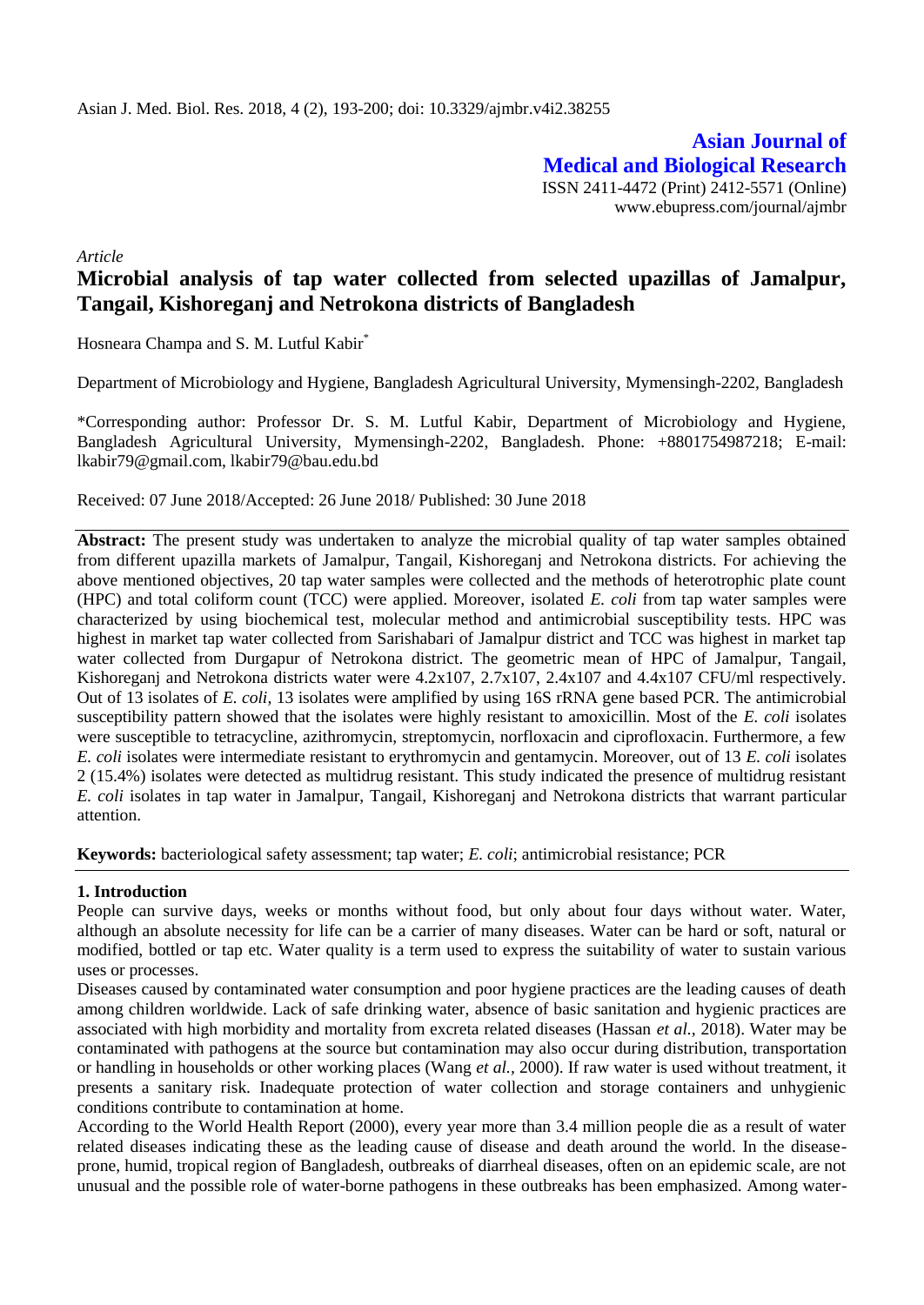borne diseases of bacterial origin typhoid fever, bacillary dysentery and diarrhea are common in Bangladesh. Despite the availability and promotion of the use of safe water sources, water-related diseases remain an important cause of mortality and morbidity in Bangladesh and it is suggested that intake of contaminated water acts an important mode of pathogen transmission (Karn *et al*., 2001).

Drinking water is getting polluted with various organic and inorganic matters. The organic matters which are responsible for the contamination of water are fecal wastes of poultry and livestock farms, pesticides, herbicides, and many industrial wastes, minerals and biological agents such as bacteria, virus, fungus, algae etc. Enterobacteriaceae in the water of river Manzanaresat Cumana (Venezuela) and a high degree of enteric species of organisms was present in water (Mieres and Bastardo, 1975). This contaminated water is used for human being, poultry and livestock consumption without treatment and causes various problems and diseases. The role of water as a carrier of disease producing agents was not recognized before the middle of nineteenth century and prior to the establishment of bacteriology as a science. Drinking of this contaminated water causes various enteric diseases of human, poultry and livestock. It is therefore essential to ensure the supply of safe drinking water for poultry and livestock where one fifth of populations of this country are lacking in safe drinking water. The World Health Organization has estimated that up to 80% of all sickness and disease in the world is caused by inadequate sanitation, polluted water or unavailability of water. It was estimated that nearly 1.5 billion people lack safe drinking water and that at least 5 million deaths per year can be attributed to water-borne disease. Health effects associated with water supplies in developing countries are evaluated to be based on four bacterial indicators of tropical drinking-water quality (faecal coliforms, *Escherichia coli*, Enterococci and faecal Streptococci) and their relationship to the prevalence of diarrhoea disease in Cebu, Philippines (Moe *et al*., 1991). The contaminated water or inadequate supply of safe drinking water causes various gastrointestinal diseases like diarrhoea, dysentery and water borne diseases like cholera, typhoid. It is now evident that most of the enteric diseases of human and animals are transmitted through contaminated food and water (Johnson *et al*., 2003). So to get rid from suspended biological agents and to ensure the supply of pure drinking water, water must need prior treatment or purified before consumption.

Although the concept of safe water is under consideration in Bangladesh, unfortunately science-based little information is available. Therefore, the present study was conducted to analyze microbial quality of tap water, molecular detection of isolated *E. coli* and its antimicrobial susceptibility patterns collected from selected upazilla markets of Jamalpur, Tangail, Kishoreganj and Netrokona districts of Bangladesh.

#### **2. Materials and Methods**

#### **2.1. Collection and transportation of samples**

Tap water samples from Jamalpur, Tangail, Kishoreganj and Netrokona districts were subjected to quantitative assessment. A total of 20 tap water samples were collected in sterile glass bottles from different upazilas of addressed districts of Bangladesh and transported to the laboratory in ice box containing ice freezer packs. From each sampling point, 250 ml samples were taken for analyses. The bacteriological tests were undertaken within 6 hours after collection to avoid the growth or death of microorganisms in the sample. With regard to the bacteriological analysis, water samples were collected, labeled and transported to the Microbiology laboratory of Bangladesh Agricultural University.

#### **2.2. Heterotrophic plate count (HPC)**

For the determination of heterotrophic plate count, 100 μl of serial tenfold dilution of tap water samples were transferred and spread on plate count agar media using micro pipette for each dilution. The diluted samples were spread as quickly as possible on the surface of plate count agar with a sterile glass spreader. One sterile glass spreader was used for each plate. The plates were then taken in an incubator at 37ºC for 24 hours. After incubation at 37ºC for 24 hours plates exhibiting 30-300 colonies were counted. The average number of colonies in a particular dilution was multiplied by the dilution factor to obtain the heterotrophic plate count (HPC). The heterotrophic plate count was calculated according to ISO (1995). The result of total bacterial count was expressed as the number of organism or colony forming units per milliliter (C.F.U/ml) of water samples.

#### **2.3. Total coliform count**

The most probable number (MPN) test for water examination for the presence of coliforms was performed according to the procedures described by Harley and Prescott (2002). An estimate of the number of coliforms (Most Probable Number) can also be done in the presumptive test. In this procedure, 15 lactose broth tubes were inoculated with the water samples. Five tubes received 10 ml of water, 5 tubes received 1 ml of water, and 5 tubes received 0.1 ml of water. A count of the number of tubes showing gas production was then made, and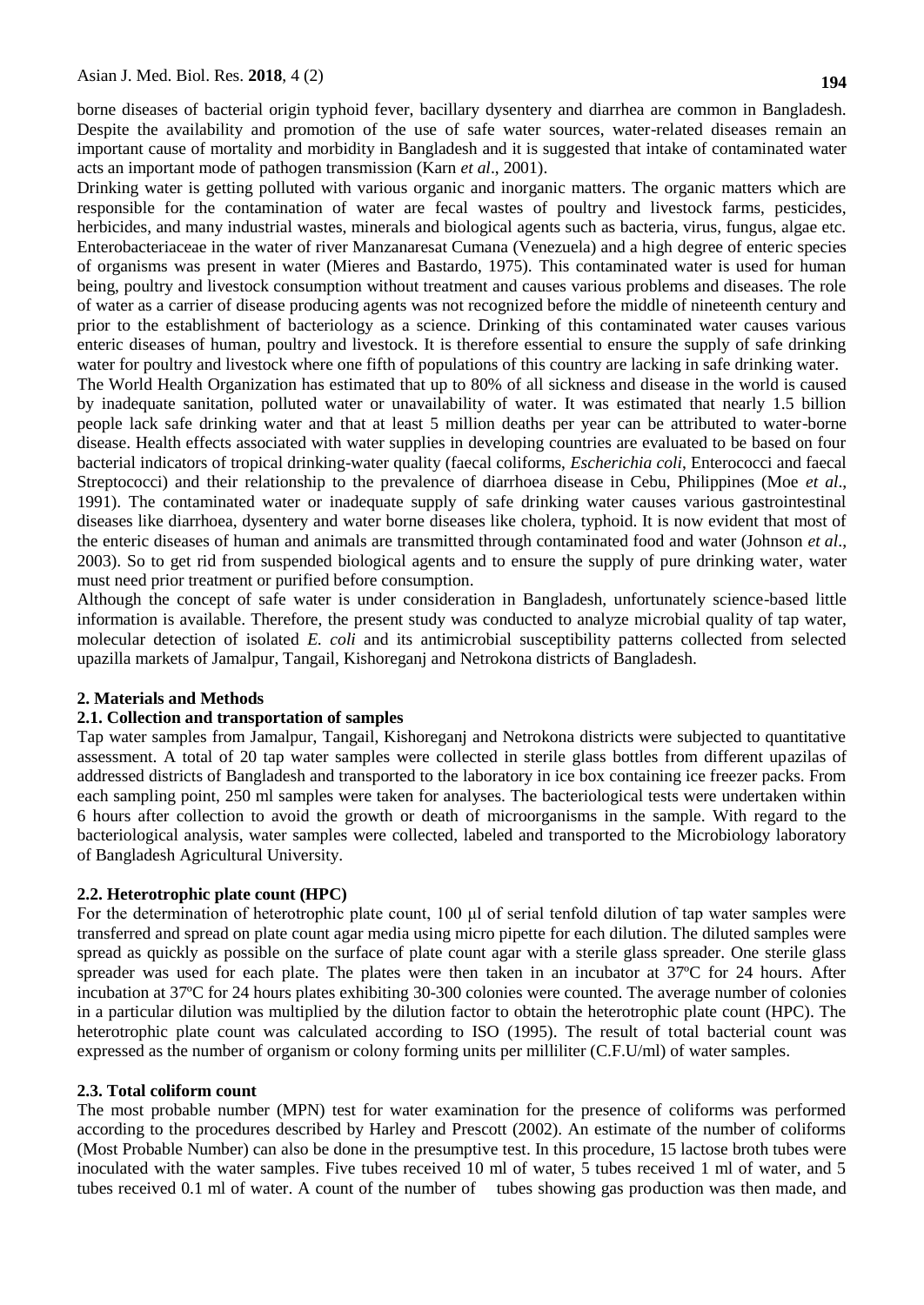the figure was compared to a table developed by American Public Health Association. The number was the most probable number (MPN) of coliforms per 100 ml of the water sample.

# **2.4. Detection of fecal coliforms**

The positive presumptive cultures were transferred to lactose broth, which is specific for fecal coliform bacteria. Any presumptive tube which showed gas production after 24  $(+/2)$  hours incubation at 44.5°C  $(+/0.2^{\circ}C)$ confirmed the presence of fecal coliform bacteria in that tube and was recorded as a positive confirmed tube.

## **2.5. Isolation and identification of** *E. coli*

The bacteriological examination followed detail study of colony characteristics including the morphological and biochemical properties. In order to find out different types of microorganisms in samples well isolated individual of bacterial colonies were fished out in pure culture from the EMB and MacConkey agar subsequently identified according to the Bergan's manual of determinative bacteriology (1984). Gram's staining was performed to determine the size, shape and arrangement of bacteria. Gram's staining reaction was performed according to the methods described by Merchant and Packer (1976). The organism if *E. coli* revealed gram-negative, pink color, large rod shape appearance, arranged in single or paired. The isolated organisms with supporting growth characteristics on various media were subjected to different biochemical tests; sugar fermentation test for acid or acid and gas, indole production test, Motility tests, methyl-red and Voges-Proskauer (VP) test. In all cases standard methods as described by Cowan (1985) were followed for conducting these tests.

## **2.6. Molecular identification by polymerase chain reaction (PCR)**

Bacterial DNA template was prepared by using boiling method (Englen and Kelley, 2000). All the samples were examined by two pairs of primers (Table 1) to detect 16S rRNA gene of *E. coli.* In case of *E. coli.*, the PCR reactions were carried out using a thermocycler (ASTEC, Japan) with the following programme: initial denaturation with 1 cycle of 5 min at 95°C, 30 cycles each consisting of denaturation with 45 sec at 94°C, annealing with 45 sec at 55 $^{\circ}$ C, extension with 1 min at 72  $^{\circ}$ C and a final extension step of 5 min at 72  $^{\circ}$ C. PCR products were separated on 2% agarose (Invitrogen, USA) gel, stained with ethidium bromide and photographed using a gel documentation system (BioRad).

## **2.7. Antibiotic sensitivity test**

All *E. coli* isolates were tested against eight commonly used antibiotics by the method of disk diffusion as described by Bauer *et al*. (1966). For this purpose, eight different antibiotic discs were obtained from commercial sources (Himedia, India). The selected antibiotics used were ciprofloxacin (5 μg/disc), azithromycin (30 μg/disc), amoxicillin (30 μg/disc), gentamicin (10 μg/disc), norfloxacin (10 μg/disc), erythromycin (30 μg/disc), streptomycin (10 μg/disc), and tetracycline (30 μg/disc). The interpretation on susceptibility was done according to the guidelines of Clinical and Laboratory Standard Institute (CLSI, 2007).

## **2.8. Statistical analysis**

The data on heterotrophic plate count (HPC) and Total coliform count (TCC) obtained from the bacteriological examination of tap water collected from different selected upazila of Bangladesh were analyzed in completely randomized design (CRD) using computer package subjected to Analysis of Variance using SPSS Software (Version 16, 2007) . The differences between means were evaluated by Duncan's Multiple Range Test (Gomez and Gomez, 1984).

| <b>Primers</b> | Sequence $(5'-3')$           | Farget        | Amplicon size (bp) | Reference            |
|----------------|------------------------------|---------------|--------------------|----------------------|
| ECO-1          | <b>GACCTCGGTTTAGTTCACAGA</b> | E. coli       | 585                | Schippa              |
| $ECO-2$        | <b>CACACGCTGACGCTGACCA</b>   | 16S rRNA gene |                    | <i>et al.</i> , 2010 |

# **Table 1. Primers used in PCR for** *E. coli***.**

## **3. Results**

# **3.1. Bacteriological assessment**

# **3.1.1. Heterotrophic plate count (H.P.C)**

Heterotrophic plate count (HPC) of tap water of Jamalpur district (Table 2) was  $4.2x10<sup>7</sup>$  CFU/ml. In Jamalpur district, highest heterotrophic plate count (HPC) count was found in water of Sarishabari and the value was  $7.3x10^8$  CFU/ml and the lowest count was in 2.9 x10<sup>6</sup> CFU/ml found in Dewanganj.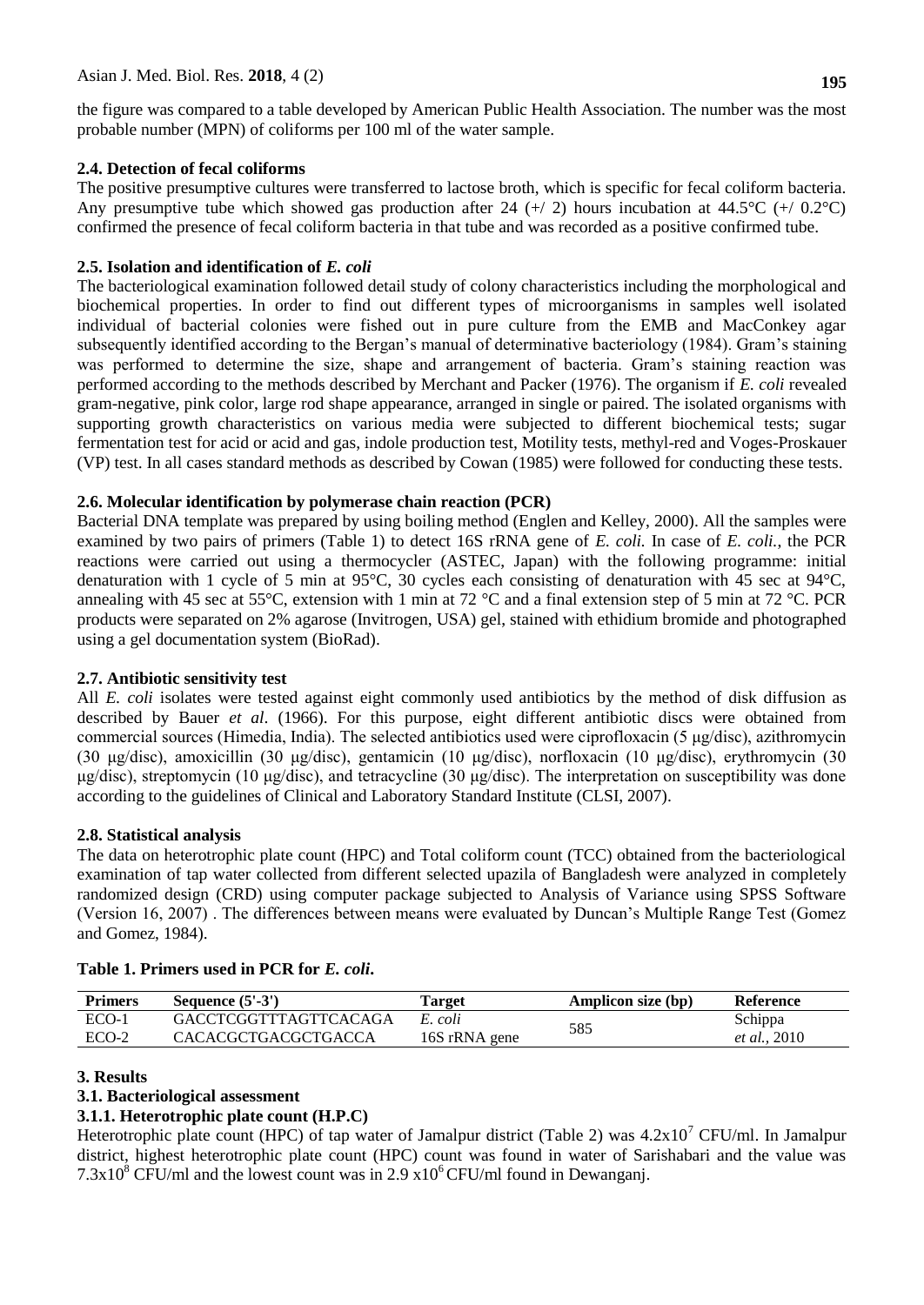In case of Tangail district, highest HPC count was found in tap water of TW-9 (Dhanbari) and the count was 4.9x10<sup>8</sup> CFU/ml and the lowest count was in tap water of TW-7 (Madhupur) and the count was  $2x10^7$  CFU/ml (Table 2). Average heterotrophic plate count (HPC) count in Tangail district was  $2.7 \times 10^{7}$  CFU/ml.

Heterotrophic plate count of tap water of Kishoreganj district is presented in Table 2. In case of tap water of Kishoreganj district, highest count was found in TW-15 (Bajitpur) and that was  $3.6x10^8$  CFU/ml and lowest count was found in TW-14 (Pakundia) and that was  $1.2x10^8$  CFU/ml. Average heterotrophic plate count (HPC) count in Kishoreganj districts was  $2.4x\ 10^7$  CFU/ ml.

In case of tap water of Netrokona district, highest count was found in TW-19 (Atpara) and that was  $3.3x10^8$ CFU/ml and lowest count was found in TW-20 (Barhatta) and that was  $2.1x10<sup>8</sup>$  CFU/ml. Average heterotrophic plate count (HPC) count in Netrokona district was  $4.4x\ 10^7$  CFU/ ml.

# **3.1.2. Total coliform count (TCC)**

The summary of total coliform count (TCC) of tap water of Jamalpur district is presented in Table 2. In case of Jamalpur district, lowest coliforms was found in tap water TW-5 and the concentration was <2 coliforms/100 ml water samples. Highest number of coliforms was found in TW-3. The TCC of tap water sample having sample code TW-1, TW-2, TW-3, TW-4 and TW-5 were 6, 4, 13, 9 and <2 coliforms/100 ml water respectively. In case of Tangail district, highest coliforms was found in tap water TW-6 and the concentration was 11 coliforms/100 ml water samples. Lowest number of coliforms was found in TW-10 and the result was <2 coliforms/100 ml water. The TCC of tap water samples having sample code TW-6, TW-7, TW-8, TW-9 and TW-10 were 11, 5, 7, 7 and <2 coliforms/100 ml water respectively. In case of Kishoreganj district, highest coliforms was found in TW-11 and the concentration was 11 coliforms/100 ml water sample. Lowest number of coliforms was found in TW-14 water samples and result was <2 coliforms /100 ml water. The TCC of tap water samples having sample code TW-11, TW-12, TW-13, TW-14 and TW-15 were 11, 7, 9,  $\lt 2$  and 7 coliforms/100 m1 water respectively.

Highest coliforms were found in Netrokona in TW-17 and the concentration was 17 coliforms/100 ml water samples. Lowest number of coliforms was found in TW-18 water samples and result was 2 coliforms /100 ml water. The TCC of tap water samples having sample code TW-16, TW-17, TW-18, TW-19 and TW-20 were 14, 17, 2, 7 and 9 coliforms/100 m1water respectively.

| Source of<br>sample | <b>Sample</b><br>code | <b>HPC</b><br>(CFU/ml) | Geometric mean of<br>HPC (CFU/ml) | T.C.C by MPN Method<br>(coliforms/100 ml) | Fecal<br><b>Coliforms</b> |
|---------------------|-----------------------|------------------------|-----------------------------------|-------------------------------------------|---------------------------|
|                     | TW1                   | <b>TNTC</b>            |                                   | 6                                         | $+ve$                     |
|                     | TW <sub>2</sub>       | 7.3xI08                |                                   | 4                                         | $-ve$                     |
| Jamalpur            | TW3                   | 2.2xI08                | $4.2x10^7$                        | 13                                        | $-ve$                     |
|                     | TW4                   | 4.5x108                |                                   | 9                                         | $-ve$                     |
|                     | TW <sub>5</sub>       | 2.9x106                |                                   | $\langle 2 \rangle$                       | $-ve$                     |
|                     | TW <sub>6</sub>       | $1.1x10^{8}$           |                                   | 11                                        | $-ve$                     |
|                     | TW7                   | $2x10^7$               |                                   | 5                                         | $-ve$                     |
| Tangail             | TW8                   | $4x10^7$               | $2.7x10^7$                        | 7                                         | -ve                       |
|                     | TW9                   | $4.9x10^{8}$           |                                   | $\overline{7}$                            | $-ve$                     |
|                     | <b>TW10</b>           | $1.3x10^{8}$           |                                   | $\langle 2$                               | $-ve$                     |
| Kishoreganj         | <b>TW11</b>           | $1.3x10^{8}$<br>CFU/ml |                                   | 11                                        | -ve                       |
|                     | <b>TW12</b>           | $3.4x10^{8}$           | $2.4x10^7$                        | 7                                         | $-ve$                     |
|                     | <b>TW13</b>           | <b>TNTC</b>            |                                   | 9                                         | $-ve$                     |
|                     | <b>TW14</b>           | $1.2x10^6$             |                                   | $<\!\!2$                                  | $-ve$                     |
|                     | <b>TW15</b>           | $3.6x10^{8}$           |                                   | $\overline{7}$                            | $-ve$                     |
|                     | TW16                  | $8.8x\overline{10^6}$  | $4.4x10^{7}$                      | 14                                        | $-ve$                     |
| Netrokona           | <b>TW17</b>           | $1.72x10^{8}$          |                                   | 17                                        | $-ve$                     |
|                     | <b>TW18</b>           | $6x10^7$               |                                   | $\boldsymbol{2}$                          | $-ve$                     |
|                     | TW19                  | $3.3x10^{8}$           |                                   | $\overline{7}$                            | $-ve$                     |
|                     | <b>TW20</b>           | $2.1x10^{8}$           |                                   | 9                                         | $-ve$                     |

## **Table 2. The summary of HPC and TCC of tap water of Mymensingh, Gazipur and Sherpur district.**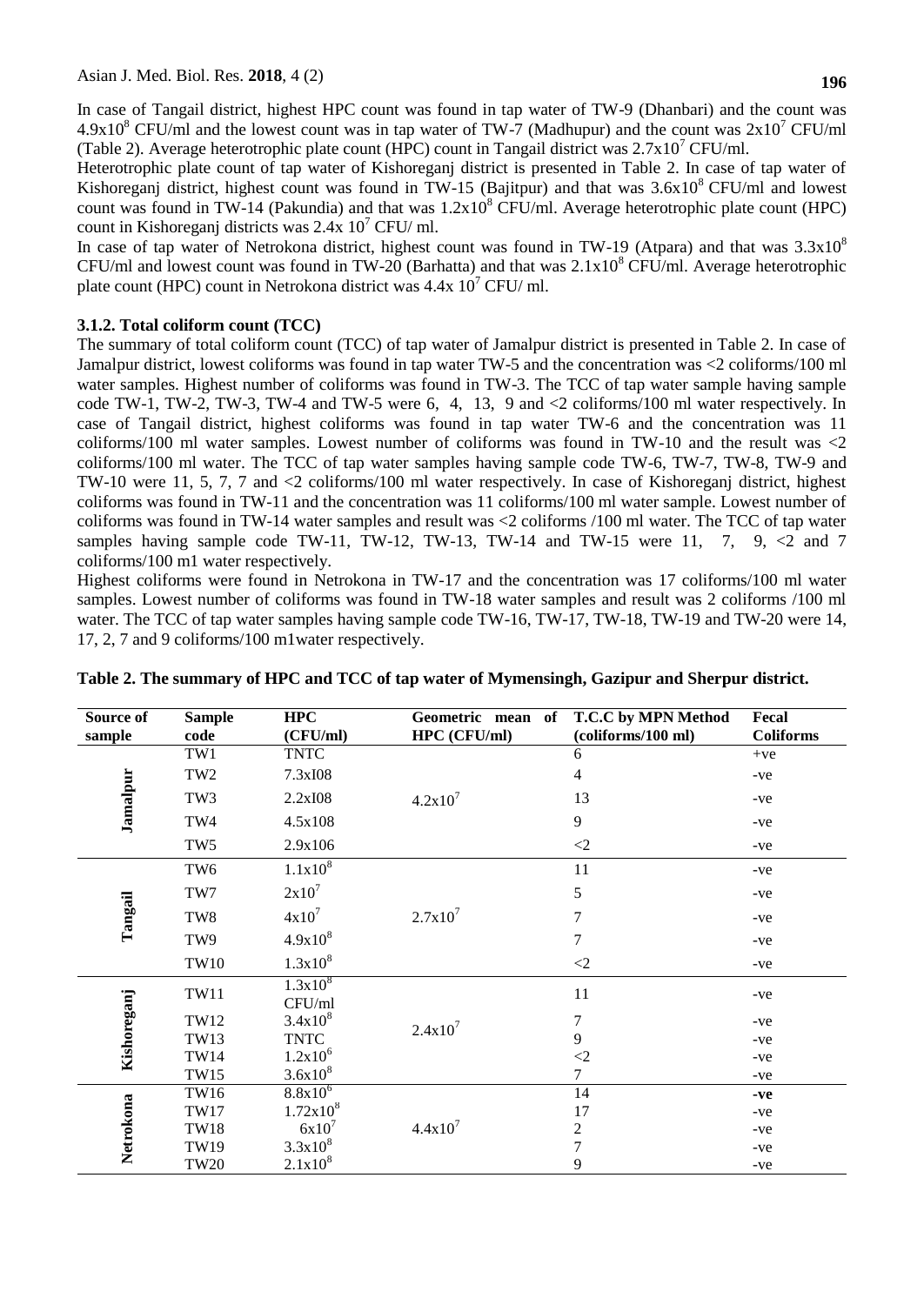## **3.2. Isolation and identification of** *E. coli* **from tap water**

A total of 13 *E. coli* strains were isolated from 20 tap water samples by using cultural and biochemical techniques.

# **3.3. Confirmation of** *E. coli* **by 16S rRNA gene by PCR**

DNA extracted from *E. coli* isolates was used in the PCR assay. PCR primers targeting 16S rRNA gene of *E. coli* amplified 585 bp fragments of DNA confirmed the identity of *E. coli* result of PCR for *E. coli* is shown in Figure 1.

## **3.4. Antibiogram Study**

## **3.4.1. Antimicrobial susceptibility of** *E. coli* **isolates**

The results of the antimicrobial susceptibility testing by disc diffusion method with 8 chosen antimicrobial agents are presented in Table 3. Out of 13 *E. coli* isolates, 3 (23.1%) were resistant to erythromycin and 10(77%) were resistant to amoxycillin, 1(7.7%) were resistant to azithromycin, 2(15.4%) were resistant tetracycline. Furthermore, 1(7.7%) were intermediate resistant to norfloxacin. On the other hand, 10(77%) were susceptible to ciprofloxacin, 11(84.6%) were susceptible to streptomycin, azithromycin and 9(69.2%) were susceptible to gentamicin.

## **Table 3. Results of Antimicrobial susceptibility of the isolated** *E. coli* **from tap water.**

| Name of isolates    |         | No. (%) |         |          |         |          |            |            |
|---------------------|---------|---------|---------|----------|---------|----------|------------|------------|
| $E.$ coli (n=20)    | AMX     | TЕ      |         | AZM      | CIP     |          | <b>NOR</b> | <b>GEN</b> |
| <b>Susceptible</b>  | 1(7.7)  | 10(77)  | 7(53.8) | 11(84.6) | 10(77)  | 11(84.6) | 10(77)     | 9(69.2)    |
| <b>Intermediate</b> | 2(15.4) | 1(7.7)  | 3(23.1) | 1(7.7)   | 2(15.4) |          | 1(7.7)     | 2(15.4)    |
| <b>Resistant</b>    | 10(77)  | 2(15.4) | 3(23.1) | 1(7.7)   | 1(7.7)  | 2(15.4)  | 2(15.4)    | 2(15.4)    |

[Amoxycilin (AMX) , Tetracycline (TE), Erythromycin (E), Azithromycin (AZM), Ciprofloxacin (CIP) , Streptomycin (S) Norfloxacin (NOR), Gentamicin (GEN)]

# **3.4.2. Antimicrobial resistance pattern of** *E. coli* **isolates**

The results of antimicrobial resistance pattern of *E. coli* isolates are summarized in Table 4. Out of 13 *E. coli*  isolates, 12 (92.3%) were resistant to each of 1 antibiotics, in where 6(46.2%) were resistant to each of 1 antibiotics, 4(30.8%) were resistant to each of 2 antibiotics, 2(15.4%) were resistant to each of 3 antibiotics. From this analysis it was evident that 2(15.4%) *E. coli* isolates were multidrug resistant when considered resistant to 2 or more drugs.

| Table 4. Results of antimicrobial resistance pattern of E. coli isolates. |  |
|---------------------------------------------------------------------------|--|
|---------------------------------------------------------------------------|--|

| <b>Isolates</b>  | <b>Resistance profiles</b>        | No. of Isolates $(\% )$ |  |
|------------------|-----------------------------------|-------------------------|--|
|                  | No resistance demonstrated        | 1(7.7)                  |  |
|                  | Resistant to 1 agent $(E)$        | 1(7.7)                  |  |
|                  | Resistant to 1 agent (AMX)        | 5(38.46)                |  |
|                  | Resistant to 2 agent $(AMX - E)$  | 1(7.7)                  |  |
| E. coli $(n=13)$ | Resistant to 2 agent (E-AZM)      | 1(7.7)                  |  |
|                  | Resistant to 2 agent (AMX-GEN)    | 1(7.7)                  |  |
|                  | Resistant to 2 agent (AMX--NOR)   | 1(7.7)                  |  |
|                  | Resistant to 3 agent (AMX-TE-CIP) | 1(7.7)                  |  |
|                  | Resistant to 3 agent (AMX-TE-S)   | 1(7.7)                  |  |
|                  | Resistant isolates                | 12(92.3)                |  |

[Amoxycilin (AMX) , Tetracycline (TE), Erythromycin (E), Azithromycin (AZM), Ciprofloxacin (CIP) , Streptomycin (S) Norfloxacin (NOR), Gentamicin (GEN)]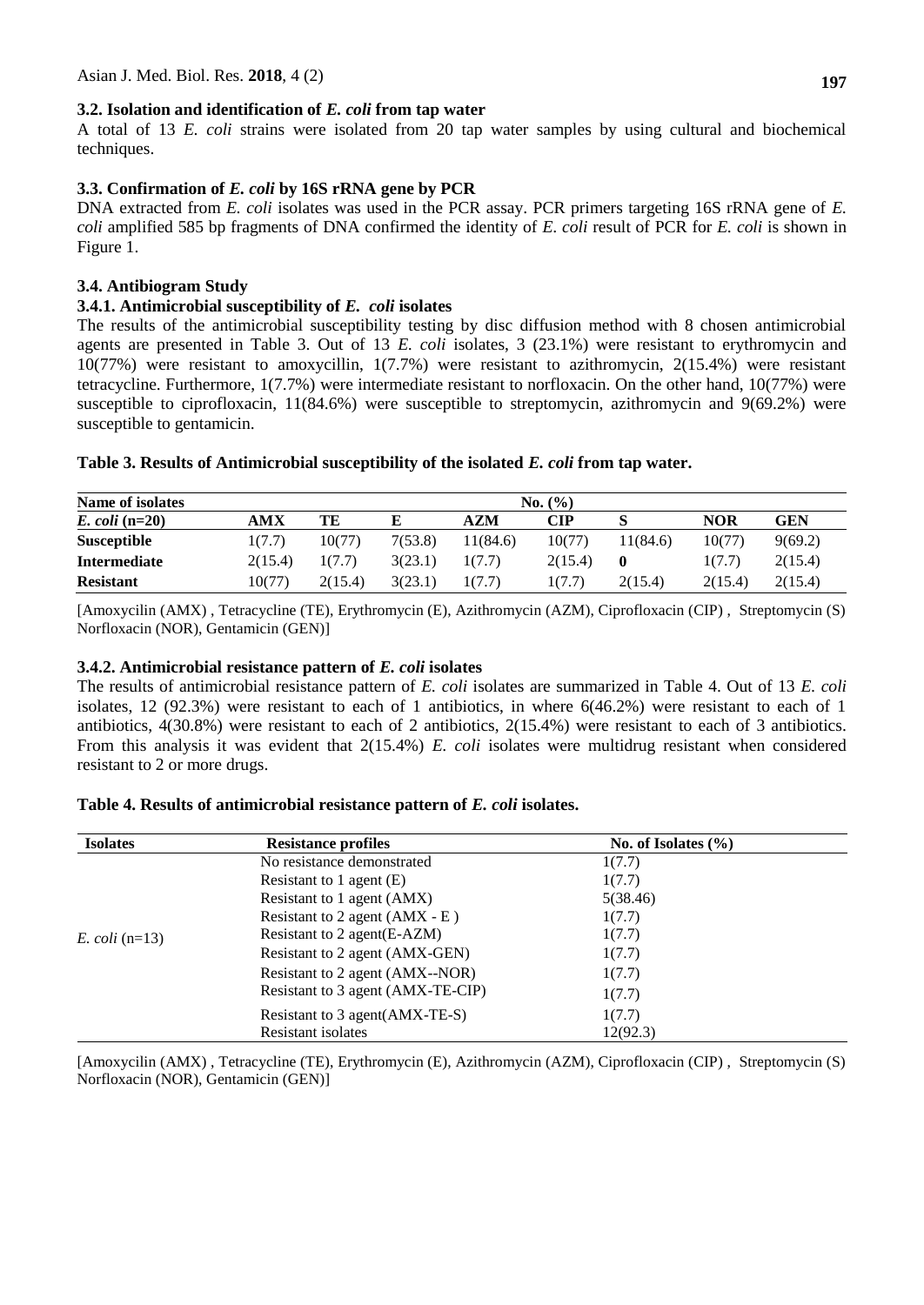

#### **Figure 1. Result of PCR targeting 16S rRNA gene for the identification of** *E. coli.*  Lane 1: 100 bp DNA size marker, lane 2, 3, 4, 5: genomic DNA of *E. coli* and lane 6: negative control

# **without DNA***.*

#### **4. Discussion**

The primary objective of this research work was to analyze the microbial quality of tap water samples collected from selected upazilla markets of Jamalpur, Tangail, Kishoreganj and Netrokona districts. Heterotrophic plate count (HPC) and total coliform count (TCC) are commonly used to assess the general microbiological quality of tap water.

The geometric mean of HPC of Jamalpur, Tangail, Kishoreganj and Netrokona districts water was  $4.2 \times 10^7$ , 2.7  $x10^7$ , 2.4  $x10^7$  and 4.4  $x10^7$  CFU/ml. On the other hand, the MPN values of the tap water samples were 6, 4, 13, 9, <2, 11, 5, 7, 7, <2, 11, 7, 9, <2, 7, 14, 17, 2, 7, 9 coliforms/100 ml respectively. In this study, it was found that HPC was highest in market tap water collected from Sarishabari of Jamalpur district and TCC was highest in market tap water of collected from Durgapur from Netrokona district and it was about 17 coliforms/100 ml.

According to the world health report (2002), drinking water quality specifications world-wide recommend HPC limits from 100 to 500 cfu/ml in tap water. In this study, HPC was too high in case all types of tap water and high HPC measurements might be due to availability of favourable conditions for the bacterial growth in pipe system. The present study also revealed that tap water from different sources were contaminated with *E. coli*  and other unidentified bacteria. In most cases, the pipe system is very old and most of the pipes are poor in condition. There are leakage and breakage through which contaminants from outside the pipe might enter and get mixed with the supplied water. Due to lack of adequate water these pipes are often out of pressure. There is also an illegal practice of drawing water from pipes by suction. As a result, the pressure in the water main becomes less than the atmospheric pressure. Both of these phenomena might cause easier entrance of contaminants into pipelines. Moreover, due to improper layout of water supply lines and sewer lines there might be crossing between them. This might cause fecal contamination. Thus, it is very much possible that even if the water, while entering the pipes, satisfy the specification, it might no longer potable and palatable at the user's end. The findings of the present study correlate with the findings of Islam *et al.* (2010).

A total of 13 isolates were identified as *E. coli* on the basis of cultural and biochemical characteristics and 16S rRNA gene based PCR from tap water samples used in this study. The fermentation reaction by the isolates of *E. coli* in five basic sugars (dextrose, sucrose, fructose, maltose, and mannitol) was positive. Moreover, MR reaction and catalase tests were also positive for *E. coli.* The organism was able to ferment lactose, dextrose and mannitol, sucrose and maltose completely. The result of sugar fermentation tests agreed with the findings of Karn *et al.* (2001). These respective authors reported that although *E. coli* ferments all 5 basic sugars but it partially fermented sucrose and maltose. Variation of the results might be due to genetic factors and nature of inhabitant of the organisms. Malaney and Weiser (1962) isolated *E. coli* from pond water. Dragas and Tratnik (1975) stated that 21.5% of water was contained *E. coli.* Lin *et al.* (1974) and Mieres and Bastardo (1975) isolated *E. coli* from river water. Johnson *et al.* (2003) detected *E. coli* and *Salmonella* in surface water. Abdel-Magid (1997) concluded that if the total coliform count becomes too numerous in water it should warrant more attention. Kravitz *et al.* (1999) found coliforms in all unimproved and semi-improved water sources and they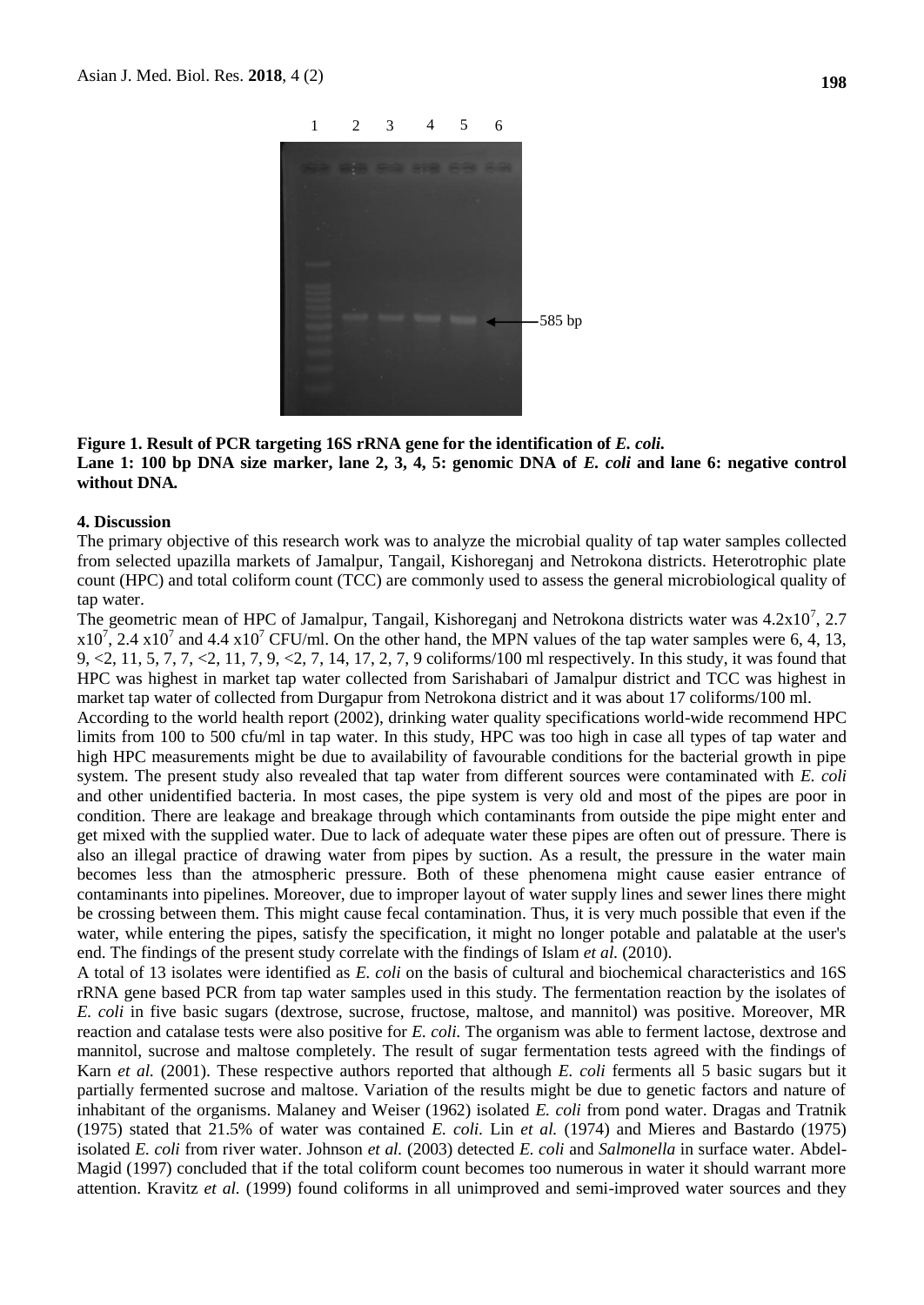considered these types of water as non-potable. They however found that *E. coli* was absent in majority of the improved water sources. The findings of the present study obviously demonstrated that protection of water sources is very important and the avoidance of contamination can promote hygienic quality of water supplies, where disinfection is not possible. Nogueria *et al.* (2003) and Shelton *et al.* (2006) found fecal pollution of water samples. The findings of the present study correlate with the findings of Nogueria *et al.* (2003) who found highest load of coliform organism in tap water samples. Analogously Opara (2005) found coliform organisms in two rural communities and the quality of rural water supplied was found to be bacteriologically unsatisfactory.

Recent studies of Shayo *et al.* (2007) obtained high coliform count in a rural district and overall, water supplies in the village. Campos *et al.* (2002) analyzed the microbiological quality of water samples collected from selected houses and could not detect coliforms. On the other hand, Vollaard *et al.* (2005) reported that one third of the households, were significantly associated with water contaminated with >100 fecal coliforms /100 ml. They did not however found any association with water source or any environment was encountered. Campos *et al.* (2002) analyzed the microbiological quality of water samples collected from selected houses and found that total coliform count was absent.

*E. coli* is able to acquire resistance easily; therefore it is a good bio-indicator model for surveillance studies of antimicrobial resistance of antibiotic. In antimicrobial susceptibility testing are agreed with Islam *et al.* (2010), Kabir *et al*. (2013) and Hassan *et al.* (2018). A total of 13 *E. coli* isolates, 2(15.4%) were multidrug resistant. These findings are in partial agreement with Nazir *et al.* (2005) and Hassan *et al.* (2018). Thus, resistant strains might be emerged by genetic recombination against one or more antimicrobial agent(s).

## **5. Conclusions**

The unhygienic and poor condition of tap water in studied areas and sanitary point of view and it has evidenced clearly the undesirable level of bacterial contamination such as *E. coli* which may have attained from different sources. Detection of pathogenic *E. coli* in tap water samples revealed the fact that the water used in households may harm public health phenomena.

#### **Acknowledgements**

This study was performed in partial fulfillment of the requirements of a M.S. thesis for Hosneara Champa from the Department of Microbiology and Hygiene, Bangladesh Agricultural University, Mymensingh, Bangladesh.

#### **Conflict of interest**

None to declare.

#### **References**

- Abdel-Magid HM, 1997. Assessment of drinking water quality in the Al-Gassim Region of Saudi Arabia. Environ. Int., 23: 247-251.
- Bergan T, 1984. Methods of Microbiology. Vol. 15. Academic Press INC. (LONDON) Ltd. p. 146.
- Campos JADB, FA Farache and JB Faria, 2002. Sanitary quality of water distributed to human consumption through the public supply system of Araraquara-Sao Paulo State. Alim. Nutr., 13: 117-129.
- Chatterjee SN, A Maji, S Pratihar, M Manna and G Chandra, 2005. Analysis of drinking water quality and bacteriological examination of drain and canal water in Sodepur, Hooghly of West Bengal. Environment and Ecology, 23: 777-780.
- Cowan ST, 1985. Cowan and steel's manual for identification of bacteria (2<sup>nd</sup>editon). Cambridge University Press. Cambridge, London.
- Dragas AZ and M Tratnik, 1975. On the value of examination of drinking water and swimming pools for the presence of enteropathogenic *E. coli*. Microbial Abst., 10: 108-178.
- Englen MD and LC Kelley, 2000. A rapid DNA isolation procedure for the identification of Campylobacter jejuni by the polymerase chain reaction. Lett. Appl. Microbiol., 31: 421–426.
- Hamilton WP, MI Kim and EL Thackston, 2005. Comparison of commercially available Escherichia coli enumeration tests: implications for attaining water quality standards. Water Research-Oxford. 3: 4869-4878.
- Hamner S, SC Broadaway, VB Mishra, A Tripathi , RK Mishra, E Pulcini, BH Pyle and TE Ford, 2007. Isolation of potentially pathogenic Escherichia coli0157: H7 from the Ganges river. Appl. Environ. Microbiol., 73: 2369-2372.
- Harley JP and LM Prescott, 2002. Laboratory exercises in microbiology. Fifth Edition, The McGraw-Hill Companies, pp. 285-288.